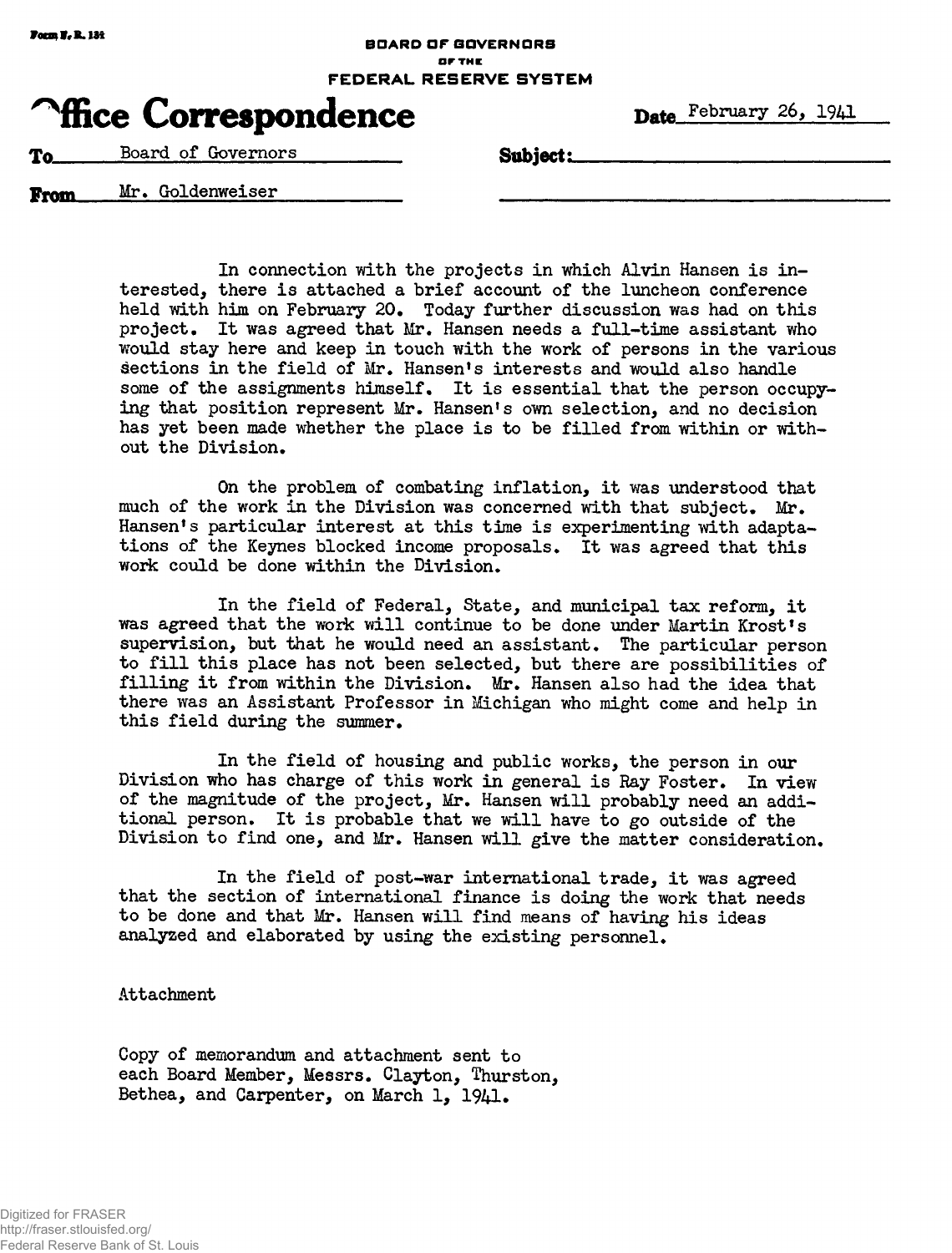## Luncheon with Mr, Hansen

At the luncheon with Mr. Hansen there were present all Board members, except Mr. McKee, as well as Messrs. Morrill, Clayton, Thurston, Goldenweiser, and Hansen of the staff.

Mr. Hansen outlined the five problems on which he thinks work should be done somewhere in the Government. These problems are:

- 1) Immediate problems of financing with a view to avoiding inflation.
- 2) Consideration of reform in Federal, State, and municipal taxation with a view to closer coordination between the three.
- 3) Housing as an immediate problem and as a post-war reconstruction feature.
- 4) Public works as a post-war reconstruction factor.
- 5) International trade after the war.

Mr. Hansen felt that these constitute the main core of our economic problems for the present and the immediate future; that they all have a bearing on the maintenance of economic stability and consequently on the responsibilities of the Federal Reserve System. He recognizes that all of the work cannot be done here and that many other agencies will have a hand in it. On public works, for example, both the WPA and the National Resources Committee propose to undertake extensive investigations. Hansen feels, however, that the Board ought to have one or two people working in each of these fields so as to be in touch with developments and capable of formulating ideas.